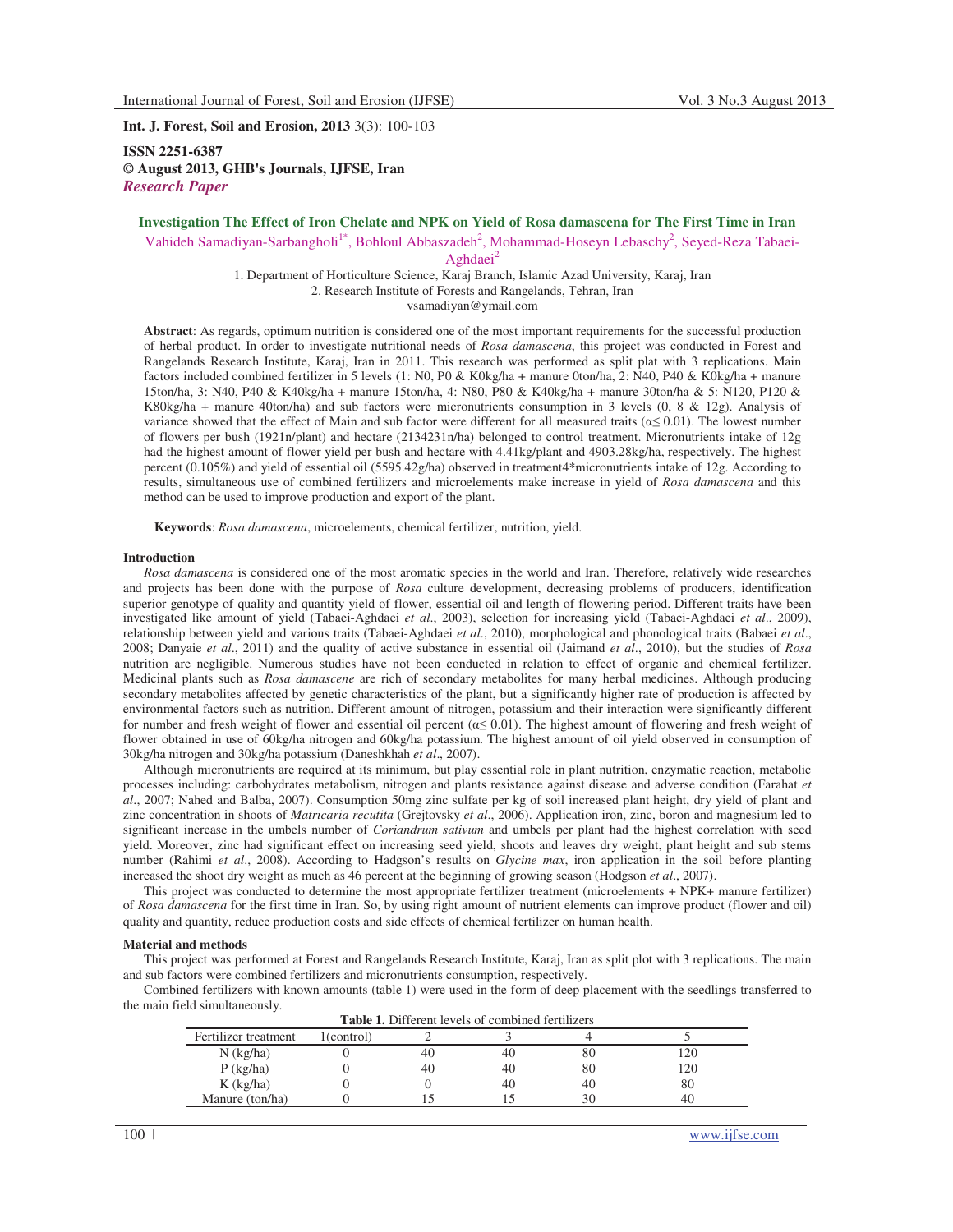In the beginning of flowering (1 May 2011), Fertilizer treatment from the source of Khazra Iron Chelate (Fe 8.9, Zn 0.92 & Mn 0.92% by weight) was used in broad caste application with watering (table 2).

| <b>Table 2.</b> Time and amount of iron chelate |                        |  |  |  |
|-------------------------------------------------|------------------------|--|--|--|
| treatments                                      | Consumption time       |  |  |  |
| $0g$ (control)                                  | Beginning of flowering |  |  |  |
| 8g                                              | Beginning of flowering |  |  |  |
| 2 <sub>g</sub>                                  | Beginning of flowering |  |  |  |

After daily harvesting of opened flowers, flowers number of per plant was counted and petal was isolated from other parts of the flower (sepals, receptacle, pistil and a small portion of the pedicle) and weighted. After weighting prepared petals (200-300g per repetition), they was poured in the pot. 1liter of water for per 100g fresh petal was added to the pot and oil was extracted by water distillation for 2 hours. Data were analyzed using SAS and means were compared according to the Duncan's multiple range test.

## **Results and discussion**

Analysis of variance showed that block had significant effect on oil percent. Combined fertilizers and microelements significantly affected all measured traits. Interaction effect of combined fertilizers and microelements were different for flowers number in bush and hectare  $(\alpha \le 0.05)$  (table 3).

| <b>Table 3.</b> Analysis of variance of the effect of the treatments on the measured traits |              |                |              |              |             |               |
|---------------------------------------------------------------------------------------------|--------------|----------------|--------------|--------------|-------------|---------------|
|                                                                                             |              |                | Mean         | Squares (MS) |             |               |
| DF                                                                                          | Flower       | Flower number  | Flower yield | Flower yield | Oil         | Oil yield     |
|                                                                                             | bush         |                |              |              |             |               |
| $\overline{c}$                                                                              | 550290.69ns  | 679235353400ns | 1554035.44ns | 1.91ns       | $0.0003**$  | 1936965.81ns  |
| 4                                                                                           | 3847266.08** | $4.74**$       | 8015282.21** | 9.89**       | $0.0022**$  | 13274592.84** |
|                                                                                             |              |                |              |              |             |               |
| 8                                                                                           | 175034.08    | 216048237917   | 370189.45    | 456932606079 | $\theta$    | 397697.99     |
|                                                                                             |              |                |              |              |             |               |
| 2                                                                                           | 4508993.89** | $5.56**$       | 5700825.63** | $7.03**$     | $0.0015**$  | 10709751.66** |
|                                                                                             |              |                |              |              |             |               |
| 8                                                                                           | 1281554.94*  | $1.58*$        | 1514590.22ns | 1.86ns       | $0.0005**$  | 1233309.43ns  |
| 20                                                                                          | 438846.17    | 541677039286   | 797779.60    | 984716109951 | $\left($    | 718400.7      |
|                                                                                             | 22.48        | 22.48          | 23.57        | 23.57        | 9.34        | 30.87         |
|                                                                                             |              | number per     | per hectare  | per bush     | per hectare | percent       |

**Table 3.** Analysis of variance of the effect of the treatments on the measured traits

ns, non significant; \*, significant at  $P \le 0.05$ ; \*\*, significant at  $P \le 0.01$ .

Comparisons result indicated that the highest flowers number of bush and hectare, flower yield of bush and hectare, oil percent and yield belonged to treatment 4 (N80, P80 & K40kg/ha + manure 30ton/ha) with 3600.6n/plant, 4000217n/ha, 4.73kg/plant, 5257/31kg/ha, 0.078% and 4199g/ha, respectively. The lowest flowers number of bush (1921n/plant) and hectare  $(2134231n/ha)$ , flower yield of bush  $(2.34kg/ha)$  and hectare  $(2600.49kg/ha)$ , oil percent  $(0.036%)$  and yield  $(965.3g/ha)$ observed in control treatment (table 4).

| Combined   | Flower number | Flower number | Flower yield     | Flower yield | Oil percent        | Oil yield |
|------------|---------------|---------------|------------------|--------------|--------------------|-----------|
| fertilizer | per bush      | per hectare   | per bush         | per hectare  | (%)                | (g/ha)    |
|            | (n/plant)     | (n/ha)        | (kg/plant)       | (kg/ha)      |                    |           |
|            | 1921c         | 2134231c      | 2.34c            | 2600.49c     | 0.036d             | 965.3d    |
|            | 2724h         | 3026364b      | 3.4 <sub>b</sub> | 3771.61b     | 0.058c             | 2233.9c   |
|            | 3197.1ab      | 3551990ab     | 4.15ab           | 4612.32ab    | 0.069 <sub>b</sub> | 3218b     |
| 4          | 3600.6a       | 4000217a      | 4.73a            | 5257.31a     | 0.078a             | 4199a     |
|            | 3290.2ab      | 3655437ab     | 4.33a            | 4806.37a     | 0.063c             | 3110.5b   |

**Table 4.** Effect of combined fertilizer on measured traits

Means in a column followed by the same letter are not significantly different at  $P \le 0.01$ .

According to results, micronutrients intake of 12g had the highest flowers number of bush and hectare, flower yield of bush and hectare, oil percent and yield with 3528.1n/plant, 3919756n/ha, 4.41kg/plant, 4903.28kg/ha, 0.069% and 3521.4g/ha, respectively. Although there was no significant difference of flowers number of bush and hectare between micronutrients intake of 0 and 8g, but treatment 0g had the lowest amount with 2439.1n/plant and 2709877n/ha. The lowest flower yield of bush (3.2kg/plant) and hectare (3533.73kg/ha), oil percent (0.050%) and yield (1845.2g/ha) belonged to micronutrients intake of 0g (table 5).

| <b>Table 5.</b> Effect of microelements consumption on measured traits                          |               |                      |                  |                      |                    |           |  |
|-------------------------------------------------------------------------------------------------|---------------|----------------------|------------------|----------------------|--------------------|-----------|--|
| <b>Microelements</b>                                                                            | Flower number | Flower number        | Flower yield     | Flower yield         | Oil percent        | Oil yield |  |
| amount                                                                                          | per bush      | per hectare          | per bush         | per hectare          | $(\%)$             | (g/ha)    |  |
|                                                                                                 | (n/plant)     | (n/ha)               | (kg/plant)       | (kg/ha)              |                    |           |  |
| 0g                                                                                              | 2439.1b       | 2709877b             | 3.2 <sub>b</sub> | 3533.73 <sub>h</sub> | 0.05c              | 1845.2c   |  |
| 8g                                                                                              | 2872.5b       | 3191310 <sub>b</sub> | 3.77ab           | 4191.92ab            | 0.064 <sub>b</sub> | 2869.4b   |  |
| $2\sigma$                                                                                       | 3528.1a       | 3919756a             | 4.41a            | 4903.28a             | 0.069a             | 3521.4a   |  |
| Means in a column followed by the same letter are not significantly different at $P\leq 0.01$ . |               |                      |                  |                      |                    |           |  |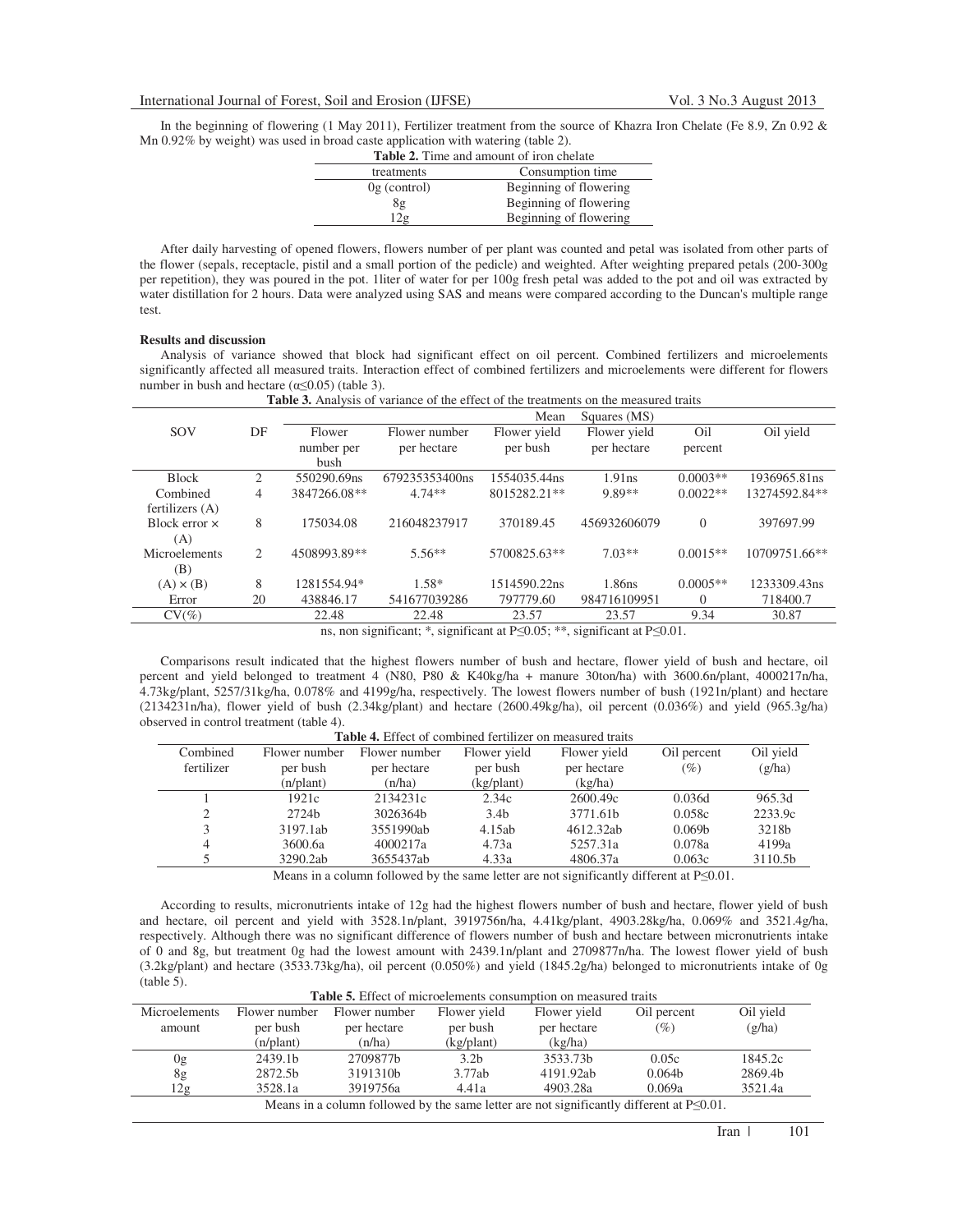Mean comparison of interaction between combined fertilizer and microelements consumption stated that treatment 2 (N40, P40, K0kg/ha + manure 15ton/ha)\* micronutrients intake of 12g had the highest flowers number per bush and hectare with 4331n/plant and 4811741n/ha. The highest flower yield per bush (5.38kg/plant) and hectare (5981.84kg/ha) obtained in treatment 4 (N80, P80, K40kg/ha + manure 30ton/ha)\* micronutrients intake of 8g. The highest percent and yield of essential oil observed in treatment 4 (N80, P80, K40kg/ha + manure 30ton/ha)\* micronutrients intake of 12g with 0.105% and 5595g/ha. The lowest amount of all traits belonged to treatment 1(N0 P0 K0kg/ha + manure 0ton/ha)\* micronutrients intake of 0g with 1167.7n/plant, 1297278n/ha, 1.6kg/plant, 1735.32kg/ha, 646g/ha (table 6).

| Table 6. Effect of interaction of combined fertilizer*microelements consumption on measured traits |               |               |              |              |                    |           |  |
|----------------------------------------------------------------------------------------------------|---------------|---------------|--------------|--------------|--------------------|-----------|--|
| treatments                                                                                         | Flower number | Flower number | Flower yield | Flower yield | Oil percent        | Oil yield |  |
|                                                                                                    | per bush      | per hectare   | per bush     | per hectare  | (%)                | (g/ha)    |  |
|                                                                                                    | (n/plant)     | (n/ha)        | (kg/plant)   | (kg/ha)      |                    |           |  |
| 10                                                                                                 | 1167.7e       | 1297278e      | 1562f        | 1735326f     | 0.036gh            | 646e      |  |
| 11                                                                                                 | 2122cde       | 2357542cde    | $2510.1$ def | 2788721def   | 0.032h             | 922.3e    |  |
| 12                                                                                                 | 2473.3bcd     | 2747873bcd    | 2950cdef     | 3277435cdef  | 0.04gh             | 1327.6de  |  |
| 20                                                                                                 | 2288.7cde     | 2542709cde    | 2903.9cdef   | 3226207cdef  | $0.058$ de         | 1889.8cde |  |
| 21                                                                                                 | 1552.3de      | 1724642de     | 2299.4ef     | 2554578ef    | $0.059$ de         | 1519.2de  |  |
| 22                                                                                                 | 4331a         | 4811741a      | 4981.1ab     | 5534047ab    | $0.059$ de         | 3292.6bc  |  |
| 30                                                                                                 | 3055abc       | 3394105abc    | 4123.9abcd   | 4581627abcd  | 0.043fg            | 1982.8cde |  |
| 31                                                                                                 | 3341abc       | 3711851abc    | 4213.7abcd   | 4681465abcd  | 0.085 <sub>b</sub> | 3983.6b   |  |
| 32                                                                                                 | 3195.3abc     | 3550015abc    | 4116.9abcd   | 4573893abcd  | 0.08 <sub>b</sub>  | 3687.5b   |  |
| 40                                                                                                 | 3107.3abc     | 3452247abc    | 4036.5abcd   | 4484564abcd  | $0.061$ de         | 2834.6bcd |  |
| 41                                                                                                 | 3983a         | 4425113a      | 5384.2a      | 5981846a     | 0.068cd            | 4167.3ab  |  |
| 42                                                                                                 | 3711.3ab      | 4123291ab     | 4775.4ab     | 5305519ab    | 0.105a             | 5595a     |  |
| 50                                                                                                 | 2577bcd       | 2863047bcd    | 3277.2bcde   | 3640914bcde  | $0.05$ ef          | 1872.6cde |  |
| 51                                                                                                 | 3364abc       | 3737404abc    | 4458.2abc    | 4953016abc   | 0.075bc            | 3854.7b   |  |
| 52                                                                                                 | 3929.7a       | 4365860a      | 5243.2a      | 5825190a     | 0.063d             | 3704.2b   |  |

Means in a column followed by the same letter are not significantly different at  $P \le 0.01$ 

Correlation between traits results indicated that there was significant positive correlation between flowers number per bush with flowers number per hectare (r=1\*\*). Flower yield per bush had significant positive correlation with flowers number per bush (r=0.97\*\*) and hectare (r=0.97\*\*). Flower yield per hectare showed significant positive correlation with flowers number per bush  $(r=0.97^{**})$ , hectare  $(r=0.97^{**})$  and flower yield per bush  $(r=1^{**})$ . Oil percent had significant positive correlation with flowers number per bush (r=0.51<sup>\*\*</sup>), hectare (r=0.51<sup>\*\*</sup>), flower yield per bush (r=0.53<sup>\*\*</sup>) and hectare (r=0.53<sup>\*\*</sup>). There was significant positive correlation between oil yield with flowers number per bush (r=0.84\*\*), hectare (r=0.84\*\*), flower yield per bush  $(r=0.86^{**})$ , hectare  $(r=0.86^{**})$  and oil percent  $(r=0.85^{**})$  (table 7).

| <b>Table 7.</b> Effect or correlation between measured traits                           |               |               |              |              |             |           |  |  |
|-----------------------------------------------------------------------------------------|---------------|---------------|--------------|--------------|-------------|-----------|--|--|
| Traits                                                                                  | Flower number | Flower number | Flower yield | Flower yield | Oil percent | Oil yield |  |  |
|                                                                                         | per bush      | per hectare   | per bush     | per hectare  |             |           |  |  |
| Flower number                                                                           |               |               |              |              |             |           |  |  |
| per bush                                                                                |               |               |              |              |             |           |  |  |
| Flower number                                                                           | 1∗*           |               |              |              |             |           |  |  |
| per hectare                                                                             |               |               |              |              |             |           |  |  |
| Flower yield                                                                            | $0.97**$      | $0.97**$      |              |              |             |           |  |  |
| per bush                                                                                |               |               |              |              |             |           |  |  |
| Flower yield                                                                            | $0.97**$      | $0.97**$      | 1**          |              |             |           |  |  |
| per hectare                                                                             |               |               |              |              |             |           |  |  |
| Oil percent                                                                             | $0.51**$      | $0.51**$      | $0.53**$     | $0.53**$     |             |           |  |  |
| Oil yield                                                                               | $0.84**$      | $0.84**$      | $0.86**$     | $0.86**$     | $0.85**$    |           |  |  |
| ns, non significant; *, significant at $P\leq 0.05$ ; **, significant at $P\leq 0.01$ . |               |               |              |              |             |           |  |  |

### **Discussion**

Different amounts of nitrogen, potassium, phosphorus and their interaction dramatically affect qualitative and quantitative features of *Rosa damascena* such as flowers number, yield of flower and oil. These results were consistent with other results on *Rosa damascene* (Daneshkhah *et al*., 2007; Rezaie *et al*., 2003), *Amaranthus retroflexus* (Amir-Rezaie, 2011) and *Coriandrum sativum* (Rahimi *et al*., 2008). It seems that iron by making good vegetative growth has been increased flowers number. Fresh weight of flower increased due to photosynthesis increased, making more carbohydrates and store it in the flowers as reproductive organs. There were significant changes in flower yield and oil present because both of them affect by flowers number and fresh weight. This results matched by others result on *Rosa damascena* (Tabaei-Aghdaei *et al*., 2011) and *Zea mays* (Farajzadeh *et al*., 2010).

#### **Acknowledgments**

Forests and Rangelands Research Institute, especially Alborz Research unit be appreciated.

#### **References**

Amir-Rezaie E (2011). Investigation yield, nutrient uptake amount and antioxidant enzymes of 2 imported varieties of *Amaranthus retroflexus*. Master's thesis. Islamic Azad University of Jiroft.